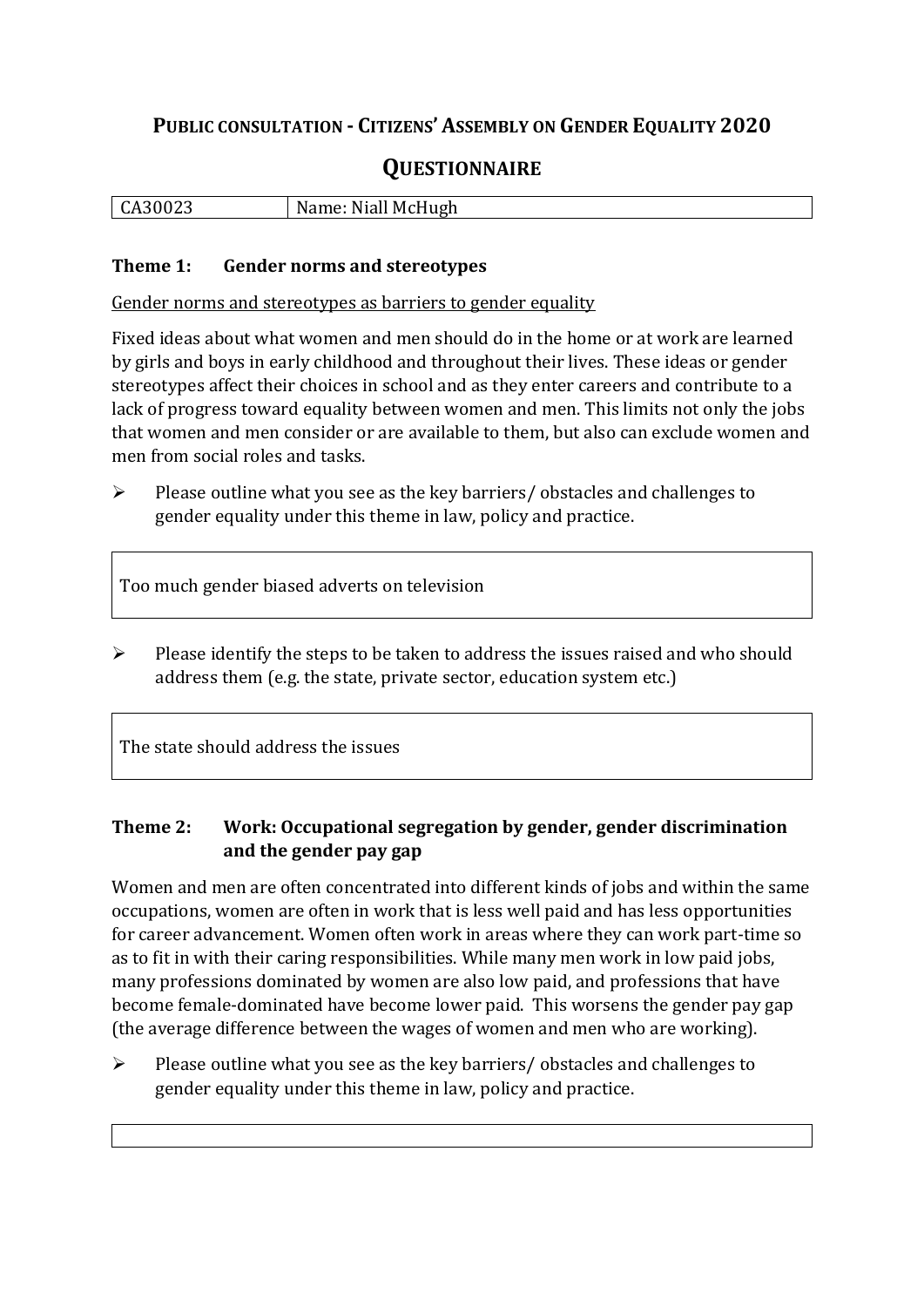Focusing too much on one side or the other. For example the Defence forces with a recruitment drive for females where I never see nursing or teaching looking to recruit more males or refuse collectors looking to recruit more females

 $\triangleright$  Please identify the steps to be taken to address the issues raised and who should address them (e.g. the state, private sector, education system etc.)

The private sector and education should address it

### **Theme 3. Care, paid and unpaid, as a social and family responsibility**

Care -- the social responsibility of care and women and men's co responsibility for care, especially within the family

Women remain disproportionately responsible for unpaid care and often work in poorly paid care work. For working parents or [lone parents,](https://aran.library.nuigalway.ie/bitstream/handle/10379/6044/Millar_and_Crosse_Activation_Report.pdf?sequence=1&isAllowed=y) balancing paid work with parenting and or caring for older and dependent adults presents significant challenges. Women are [most disadvantaged by these challenges,](https://eige.europa.eu/gender-equality-index/game/IE/W) yet men also suffer from lack of opportunities to share parenting and caring roles. Despite recent legislation and policy initiatives to support early years parental care, [inequalities in the distribution of unpaid](https://www.ihrec.ie/app/uploads/2019/07/Caring-and-Unpaid-Work-in-Ireland_Final.pdf)  [care](https://www.ihrec.ie/app/uploads/2019/07/Caring-and-Unpaid-Work-in-Ireland_Final.pdf) continue between women and men. The cost of childcare has been identified as a particular barrier to work for women alongside responsibilities of caring for older relatives and dependent adults.

➢ Please outline what you see as the key barriers/ obstacles and challenges to gender equality under this them in law, policy and practice.

Women lose out on courses and promotion opportunities in work.

➢ Please identify the steps to be taken to address the issues raised and who should address theme (e.g. the state, private sector, education system etc.)

Maybe opportunities to do online courses whilst on maternity or paternity leave or work from home

#### **Theme 4: Women's access to, and representation in, public life and decision making**

Ensure women's participation and representation in decision-making and leadership in the workplace, political and public life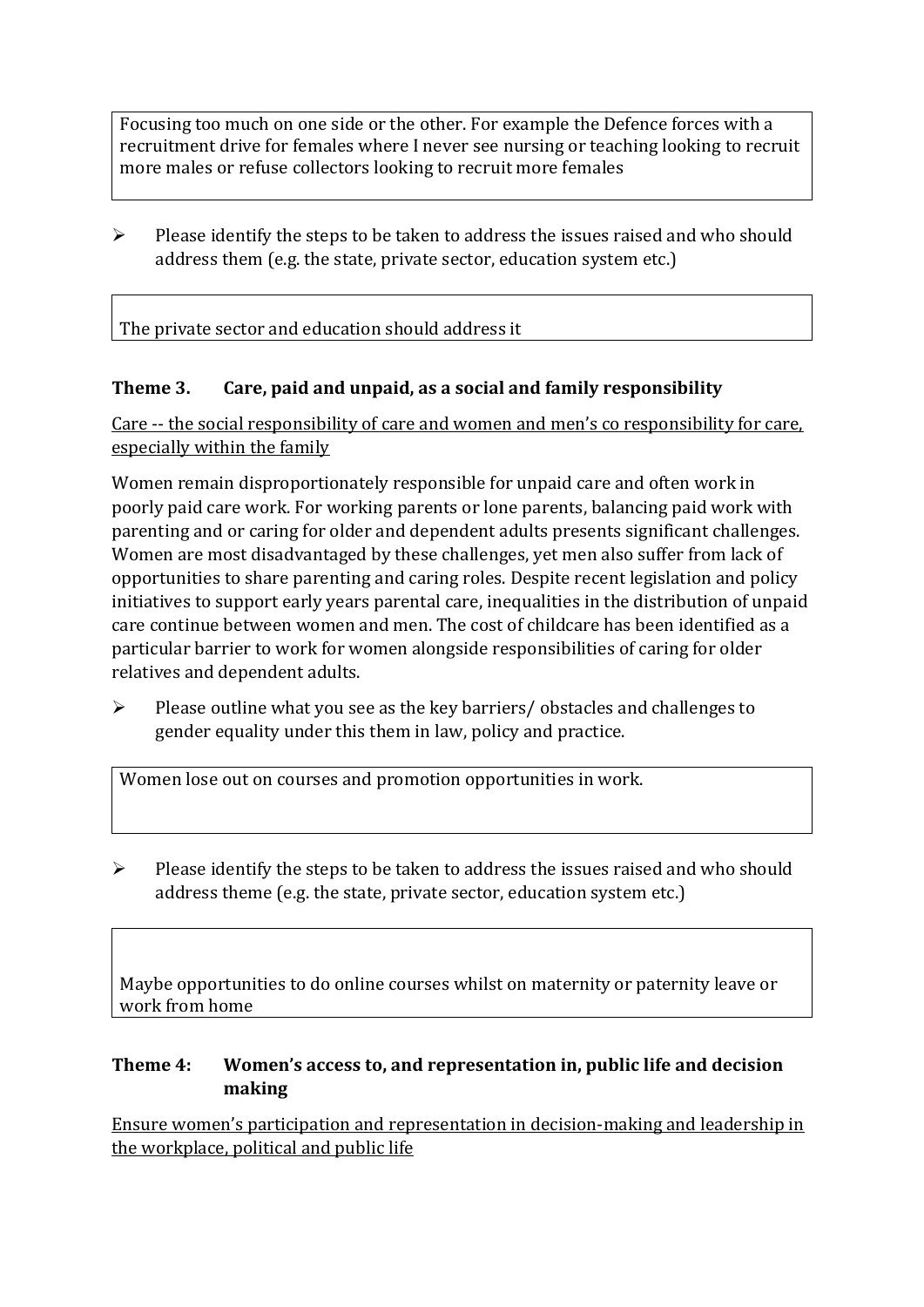Women are systematically underrepresented in leadership in [economic](https://eige.europa.eu/gender-equality-index/2019/compare-countries/power/2/bar) and [political](https://eige.europa.eu/gender-equality-index/2019/compare-countries/power/1/bar)  [decision-](https://eige.europa.eu/gender-equality-index/2019/compare-countries/power/1/bar)making. Despite the introduction of a candidate gender quota (through the system of party funding) for national political office, and [initiatives](https://betterbalance.ie/) to support women's access to corporate decision-making roles, men continue to dominate leadership positions. There are also issues to be considered around how media represents women and men.

➢ Please outline what you see as the key barriers/ obstacles and challenges to gender equality under this theme in law, policy and practice.

They should receive the proper training first as persons need to be capable and not just given a job just because of their gender

 $\triangleright$  Please identify the steps to be taken to address the issues raised and who should address them (e.g. the state, private sector, education system etc.)

The state should encourage this

### **5. Where does gender inequality impact most?**

To conclude we would be interested in your response to the following question: In which area do you think gender inequality matters most?

Please rank the following in order of importance, 1 being the most important:

| Paid work                | 2 |
|--------------------------|---|
| Home & family life       |   |
| Education                | 5 |
| Politics and public life | 4 |
| Media                    |   |
| Caring for others        | 1 |
| Other - please elaborate | 6 |

#### It matters in non traditional gender jobs like farming, nursing, teaching, Defence Forces

 $\triangleright$  Please outline the reasons for your answer below: